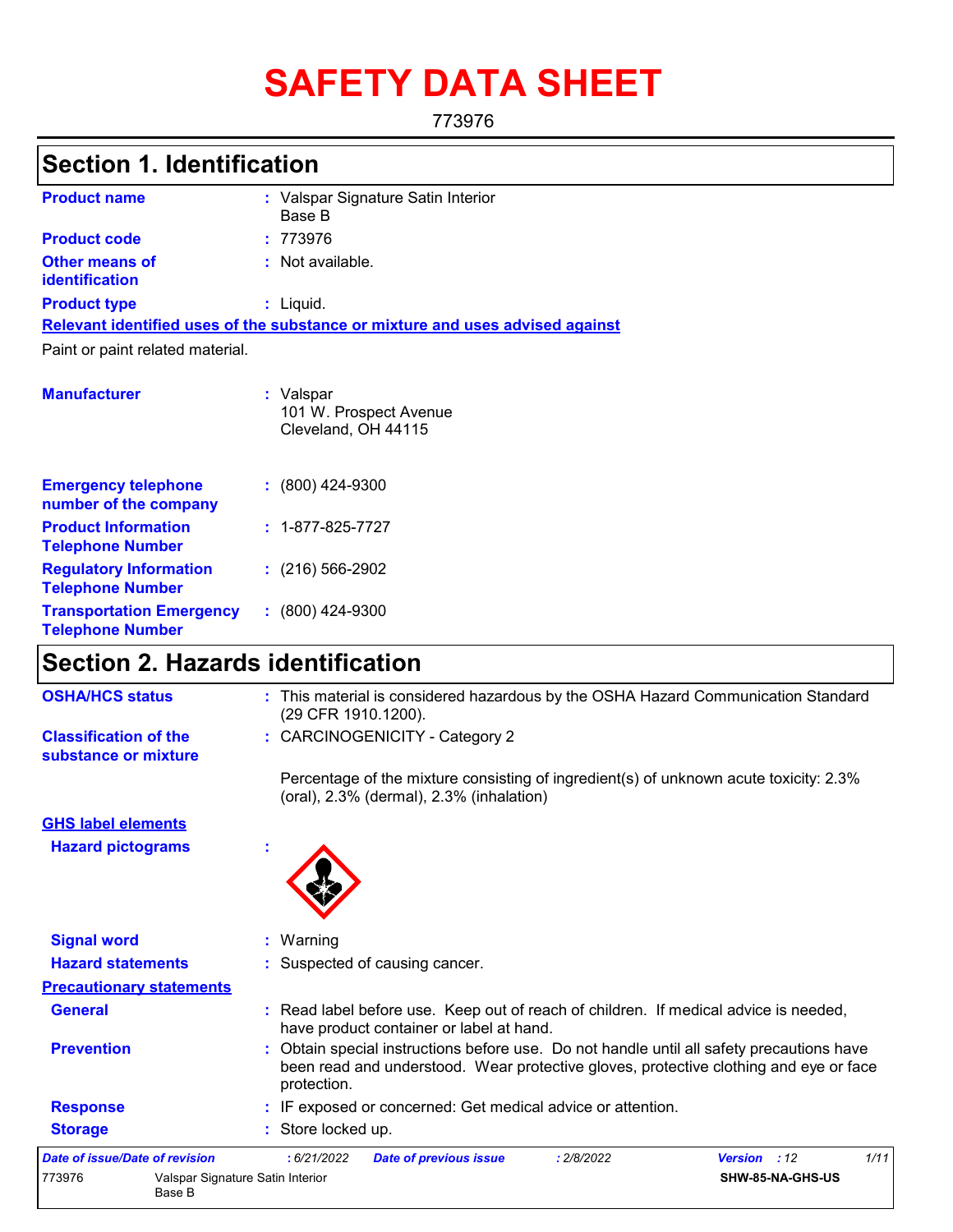### **Section 2. Hazards identification**

| <b>Disposal</b>                            | : Dispose of contents and container in accordance with all local, regional, national and<br>international regulations.                          |
|--------------------------------------------|-------------------------------------------------------------------------------------------------------------------------------------------------|
| <b>Supplemental label</b><br>elements      | WARNING: This product contains chemicals known to the State of California to cause<br>cancer and birth defects or other reproductive harm.      |
|                                            | Please refer to the SDS for additional information. Keep out of reach of children. Do not<br>transfer contents to other containers for storage. |
| <b>Hazards not otherwise</b><br>classified | : None known.                                                                                                                                   |

### **Section 3. Composition/information on ingredients**

### **Substance/mixture**

**:** Not available. **:** Mixture

#### **Other means of identification**

#### **CAS number/other identifiers**

| <b>Ingredient name</b> | % by weight | <b>CAS number</b> |
|------------------------|-------------|-------------------|
| Titanium Dioxide       | I≥10 - ≤25  | 13463-67-7        |
| Heavy Paraffinic Oil   | ≤0.3        | 64742-65-0        |

Any concentration shown as a range is to protect confidentiality or is due to batch variation.

**There are no additional ingredients present which, within the current knowledge of the supplier and in the concentrations applicable, are classified and hence require reporting in this section.**

**Occupational exposure limits, if available, are listed in Section 8.**

### **Section 4. First aid measures**

#### **Description of necessary first aid measures**

| <b>Eye contact</b>  | : Immediately flush eyes with plenty of water, occasionally lifting the upper and lower<br>eyelids. Check for and remove any contact lenses. Continue to rinse for at least 10<br>minutes. Get medical attention.                                                                                                                                                                                                                                                                                                                                                                                                                                                                 |
|---------------------|-----------------------------------------------------------------------------------------------------------------------------------------------------------------------------------------------------------------------------------------------------------------------------------------------------------------------------------------------------------------------------------------------------------------------------------------------------------------------------------------------------------------------------------------------------------------------------------------------------------------------------------------------------------------------------------|
| <b>Inhalation</b>   | : Remove victim to fresh air and keep at rest in a position comfortable for breathing. If<br>not breathing, if breathing is irregular or if respiratory arrest occurs, provide artificial<br>respiration or oxygen by trained personnel. It may be dangerous to the person providing<br>aid to give mouth-to-mouth resuscitation. Get medical attention. If unconscious, place<br>in recovery position and get medical attention immediately. Maintain an open airway.<br>Loosen tight clothing such as a collar, tie, belt or waistband.                                                                                                                                         |
| <b>Skin contact</b> | : Flush contaminated skin with plenty of water. Remove contaminated clothing and<br>shoes. Continue to rinse for at least 10 minutes. Get medical attention. Wash clothing<br>before reuse. Clean shoes thoroughly before reuse.                                                                                                                                                                                                                                                                                                                                                                                                                                                  |
| Ingestion           | : Wash out mouth with water. Remove dentures if any. If material has been swallowed<br>and the exposed person is conscious, give small quantities of water to drink. Stop if the<br>exposed person feels sick as vomiting may be dangerous. Do not induce vomiting<br>unless directed to do so by medical personnel. If vomiting occurs, the head should be<br>kept low so that vomit does not enter the lungs. Get medical attention. Never give<br>anything by mouth to an unconscious person. If unconscious, place in recovery position<br>and get medical attention immediately. Maintain an open airway. Loosen tight clothing<br>such as a collar, tie, belt or waistband. |

#### **Most important symptoms/effects, acute and delayed**

| <b>Potential acute health effects</b> |                                                     |
|---------------------------------------|-----------------------------------------------------|
| Eye contact                           | : No known significant effects or critical hazards. |
| <b>Inhalation</b>                     | : No known significant effects or critical hazards. |

| Date of issue/Date of revision |                                            | : 6/21/2022 | <b>Date of previous issue</b> | : 2/8/2022 | 2/11<br><b>Version</b> : 12 |
|--------------------------------|--------------------------------------------|-------------|-------------------------------|------------|-----------------------------|
| 773976                         | Valspar Signature Satin Interior<br>Base B |             |                               |            | SHW-85-NA-GHS-US            |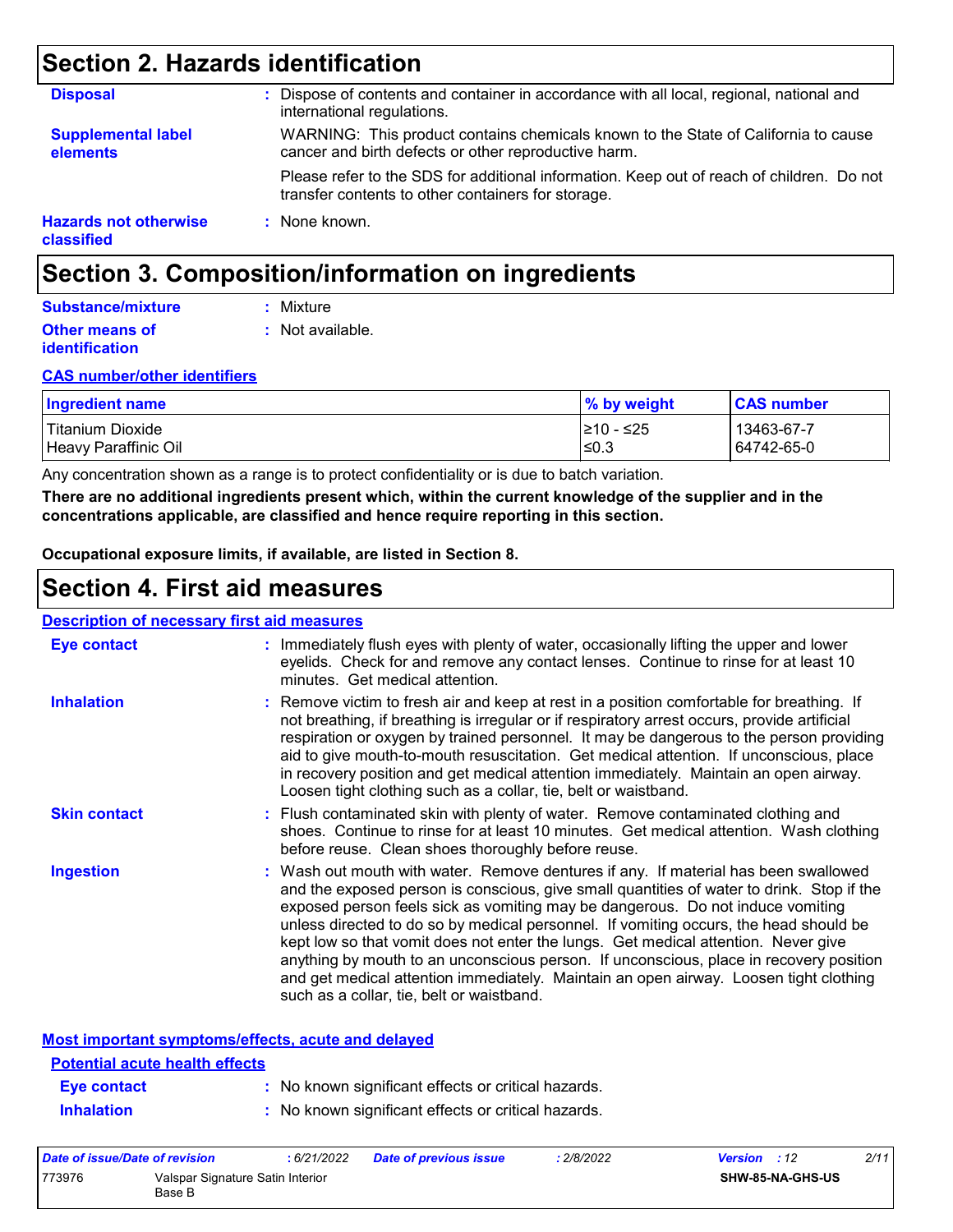### **Section 4. First aid measures**

| <b>Skin contact</b>          | : No known significant effects or critical hazards.                                  |
|------------------------------|--------------------------------------------------------------------------------------|
| <b>Ingestion</b>             | : No known significant effects or critical hazards.                                  |
| Over-exposure signs/symptoms |                                                                                      |
| <b>Eye contact</b>           | : No specific data.                                                                  |
| <b>Inhalation</b>            | : No specific data.                                                                  |
| <b>Skin contact</b>          | : No specific data.                                                                  |
| <b>Ingestion</b>             | : No specific data.                                                                  |
|                              |                                                                                      |
|                              | Indication of immediate medical attention and special treatment needed, if necessary |

| Notes to physician                | : Treat symptomatically. Contact poison treatment specialist immediately if large<br>quantities have been ingested or inhaled.                                                |
|-----------------------------------|-------------------------------------------------------------------------------------------------------------------------------------------------------------------------------|
| <b>Specific treatments</b>        | : No specific treatment.                                                                                                                                                      |
| <b>Protection of first-aiders</b> | : No action shall be taken involving any personal risk or without suitable training. It may<br>be dangerous to the person providing aid to give mouth-to-mouth resuscitation. |

#### **See toxicological information (Section 11)**

### **Section 5. Fire-fighting measures**

| <b>Extinguishing media</b>                               |                                                                                                                                                                                                     |
|----------------------------------------------------------|-----------------------------------------------------------------------------------------------------------------------------------------------------------------------------------------------------|
| <b>Suitable extinguishing</b><br>media                   | : Use an extinguishing agent suitable for the surrounding fire.                                                                                                                                     |
| <b>Unsuitable extinguishing</b><br>media                 | : None known.                                                                                                                                                                                       |
| <b>Specific hazards arising</b><br>from the chemical     | : In a fire or if heated, a pressure increase will occur and the container may burst.                                                                                                               |
| <b>Hazardous thermal</b><br>decomposition products       | : Decomposition products may include the following materials:<br>metal oxide/oxides                                                                                                                 |
| <b>Special protective actions</b><br>for fire-fighters   | : Promptly isolate the scene by removing all persons from the vicinity of the incident if<br>there is a fire. No action shall be taken involving any personal risk or without suitable<br>training. |
| <b>Special protective</b><br>equipment for fire-fighters | : Fire-fighters should wear appropriate protective equipment and self-contained breathing<br>apparatus (SCBA) with a full face-piece operated in positive pressure mode.                            |

### **Section 6. Accidental release measures**

|                                  | Personal precautions, protective equipment and emergency procedures                                                                                                                                                                                                                                                                                                                                              |
|----------------------------------|------------------------------------------------------------------------------------------------------------------------------------------------------------------------------------------------------------------------------------------------------------------------------------------------------------------------------------------------------------------------------------------------------------------|
| For non-emergency<br>personnel   | : No action shall be taken involving any personal risk or without suitable training.<br>Evacuate surrounding areas. Keep unnecessary and unprotected personnel from<br>entering. Do not touch or walk through spilled material. Avoid breathing vapor or mist.<br>Provide adequate ventilation. Wear appropriate respirator when ventilation is<br>inadequate. Put on appropriate personal protective equipment. |
| For emergency responders         | : If specialized clothing is required to deal with the spillage, take note of any information in<br>Section 8 on suitable and unsuitable materials. See also the information in "For non-<br>emergency personnel".                                                                                                                                                                                               |
| <b>Environmental precautions</b> | : Avoid dispersal of spilled material and runoff and contact with soil, waterways, drains<br>and sewers. Inform the relevant authorities if the product has caused environmental<br>pollution (sewers, waterways, soil or air).                                                                                                                                                                                  |

| Date of issue/Date of revision |                                            | : 6/21/2022 | <b>Date of previous issue</b> | : 2/8/2022 | <b>Version</b> : 12 |                         | 3/11 |
|--------------------------------|--------------------------------------------|-------------|-------------------------------|------------|---------------------|-------------------------|------|
| 773976                         | Valspar Signature Satin Interior<br>Base B |             |                               |            |                     | <b>SHW-85-NA-GHS-US</b> |      |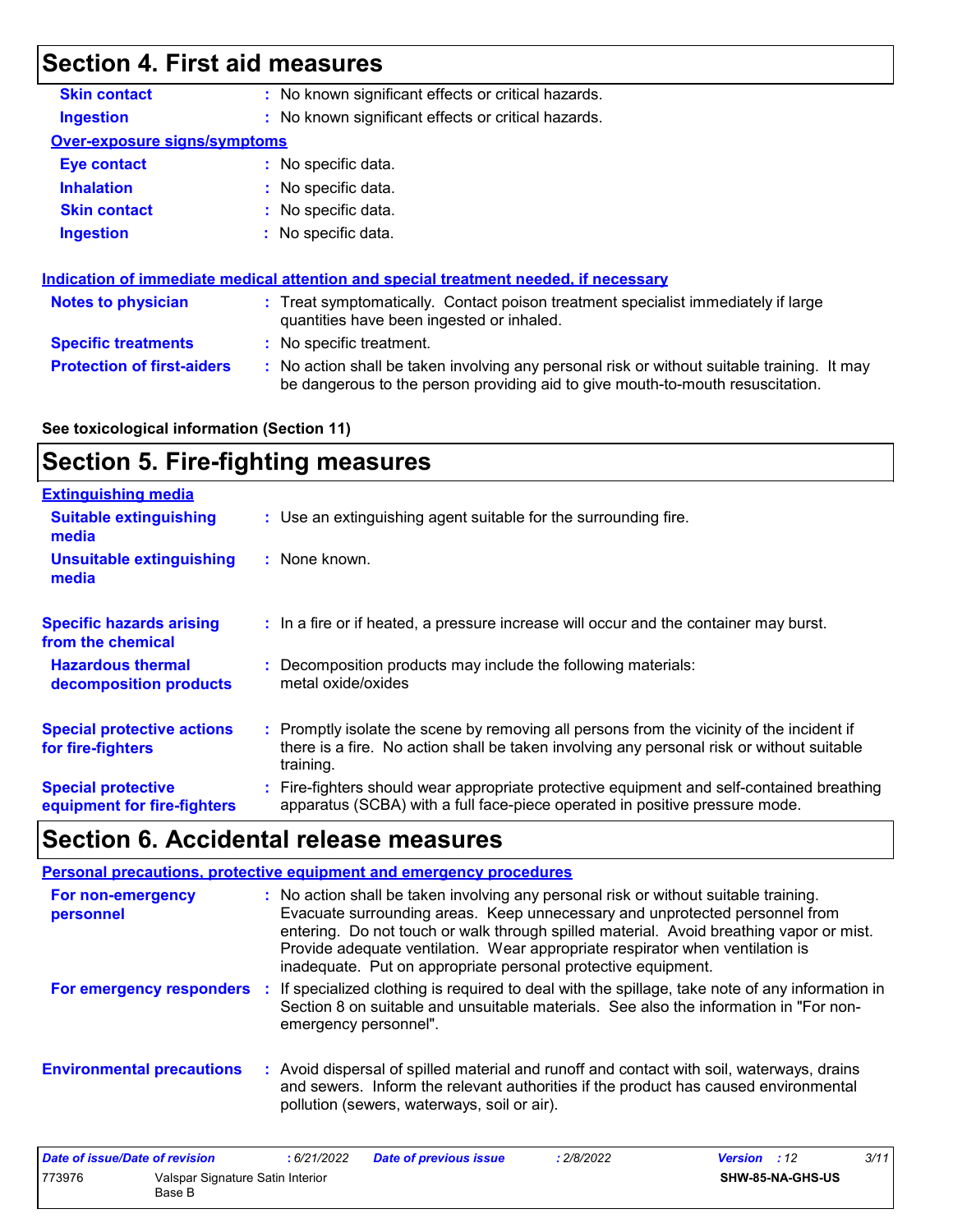### **Section 6. Accidental release measures**

|                    | <b>Methods and materials for containment and cleaning up</b>                                                                                                                                                                                                                                                                                                                                                                                                                                                                                                                                                                                                                                                 |
|--------------------|--------------------------------------------------------------------------------------------------------------------------------------------------------------------------------------------------------------------------------------------------------------------------------------------------------------------------------------------------------------------------------------------------------------------------------------------------------------------------------------------------------------------------------------------------------------------------------------------------------------------------------------------------------------------------------------------------------------|
| <b>Small spill</b> | : Stop leak if without risk. Move containers from spill area. Dilute with water and mop up<br>if water-soluble. Alternatively, or if water-insoluble, absorb with an inert dry material and<br>place in an appropriate waste disposal container. Dispose of via a licensed waste<br>disposal contractor.                                                                                                                                                                                                                                                                                                                                                                                                     |
| <b>Large spill</b> | : Stop leak if without risk. Move containers from spill area. Approach release from<br>upwind. Prevent entry into sewers, water courses, basements or confined areas. Wash<br>spillages into an effluent treatment plant or proceed as follows. Contain and collect<br>spillage with non-combustible, absorbent material e.g. sand, earth, vermiculite or<br>diatomaceous earth and place in container for disposal according to local regulations<br>(see Section 13). Dispose of via a licensed waste disposal contractor. Contaminated<br>absorbent material may pose the same hazard as the spilled product. Note: see<br>Section 1 for emergency contact information and Section 13 for waste disposal. |

### **Section 7. Handling and storage**

### **Precautions for safe handling**

| <b>Protective measures</b>                                                       | : Put on appropriate personal protective equipment (see Section 8). Avoid exposure -<br>obtain special instructions before use. Do not handle until all safety precautions have<br>been read and understood. Do not get in eyes or on skin or clothing. Do not ingest.<br>Avoid breathing vapor or mist. If during normal use the material presents a respiratory<br>hazard, use only with adequate ventilation or wear appropriate respirator. Keep in the<br>original container or an approved alternative made from a compatible material, kept<br>tightly closed when not in use. Empty containers retain product residue and can be<br>hazardous. Do not reuse container. |
|----------------------------------------------------------------------------------|--------------------------------------------------------------------------------------------------------------------------------------------------------------------------------------------------------------------------------------------------------------------------------------------------------------------------------------------------------------------------------------------------------------------------------------------------------------------------------------------------------------------------------------------------------------------------------------------------------------------------------------------------------------------------------|
| <b>Advice on general</b><br>occupational hygiene                                 | : Eating, drinking and smoking should be prohibited in areas where this material is<br>handled, stored and processed. Workers should wash hands and face before eating,<br>drinking and smoking. Remove contaminated clothing and protective equipment before<br>entering eating areas. See also Section 8 for additional information on hygiene<br>measures.                                                                                                                                                                                                                                                                                                                  |
| <b>Conditions for safe storage,</b><br>including any<br><b>incompatibilities</b> | : Store in accordance with local regulations. Store in original container protected from<br>direct sunlight in a dry, cool and well-ventilated area, away from incompatible materials<br>(see Section 10) and food and drink. Store locked up. Keep container tightly closed<br>and sealed until ready for use. Containers that have been opened must be carefully<br>resealed and kept upright to prevent leakage. Do not store in unlabeled containers.<br>Use appropriate containment to avoid environmental contamination. See Section 10 for<br>incompatible materials before handling or use.                                                                            |

### **Section 8. Exposure controls/personal protection**

#### **Control parameters**

#### **Occupational exposure limits (OSHA United States)**

| <b>Ingredient name</b>  |                                            | CAS#                                        | <b>Exposure limits</b>                                                                                                                                                                                                                                                |  |
|-------------------------|--------------------------------------------|---------------------------------------------|-----------------------------------------------------------------------------------------------------------------------------------------------------------------------------------------------------------------------------------------------------------------------|--|
| <b>Titanium Dioxide</b> |                                            | 13463-67-7                                  | ACGIH TLV (United States, 1/2021).<br>TWA: 10 mg/m <sup>3</sup> 8 hours.<br>OSHA PEL (United States, 5/2018).<br>TWA: 15 mg/m <sup>3</sup> 8 hours. Form: Total dust                                                                                                  |  |
| Heavy Paraffinic Oil    |                                            | 64742-65-0                                  | ACGIH TLV (United States, 1/2021).<br>TWA: 5 mg/m <sup>3</sup> 8 hours. Form: Inhalable<br>fraction<br>OSHA PEL (United States, 5/2018).<br>TWA: 5 mg/m <sup>3</sup> 8 hours.<br>NIOSH REL (United States, 10/2020).<br>TWA: 5 mg/m <sup>3</sup> 10 hours. Form: Mist |  |
|                         |                                            |                                             | STEL: 10 mg/m <sup>3</sup> 15 minutes. Form: Mist                                                                                                                                                                                                                     |  |
|                         | Date of issue/Date of revision             | <b>Date of previous issue</b><br>:6/21/2022 | 4/11<br><b>Version</b> : 12<br>: 2/8/2022                                                                                                                                                                                                                             |  |
| 773976                  | Valspar Signature Satin Interior<br>Base B |                                             | SHW-85-NA-GHS-US                                                                                                                                                                                                                                                      |  |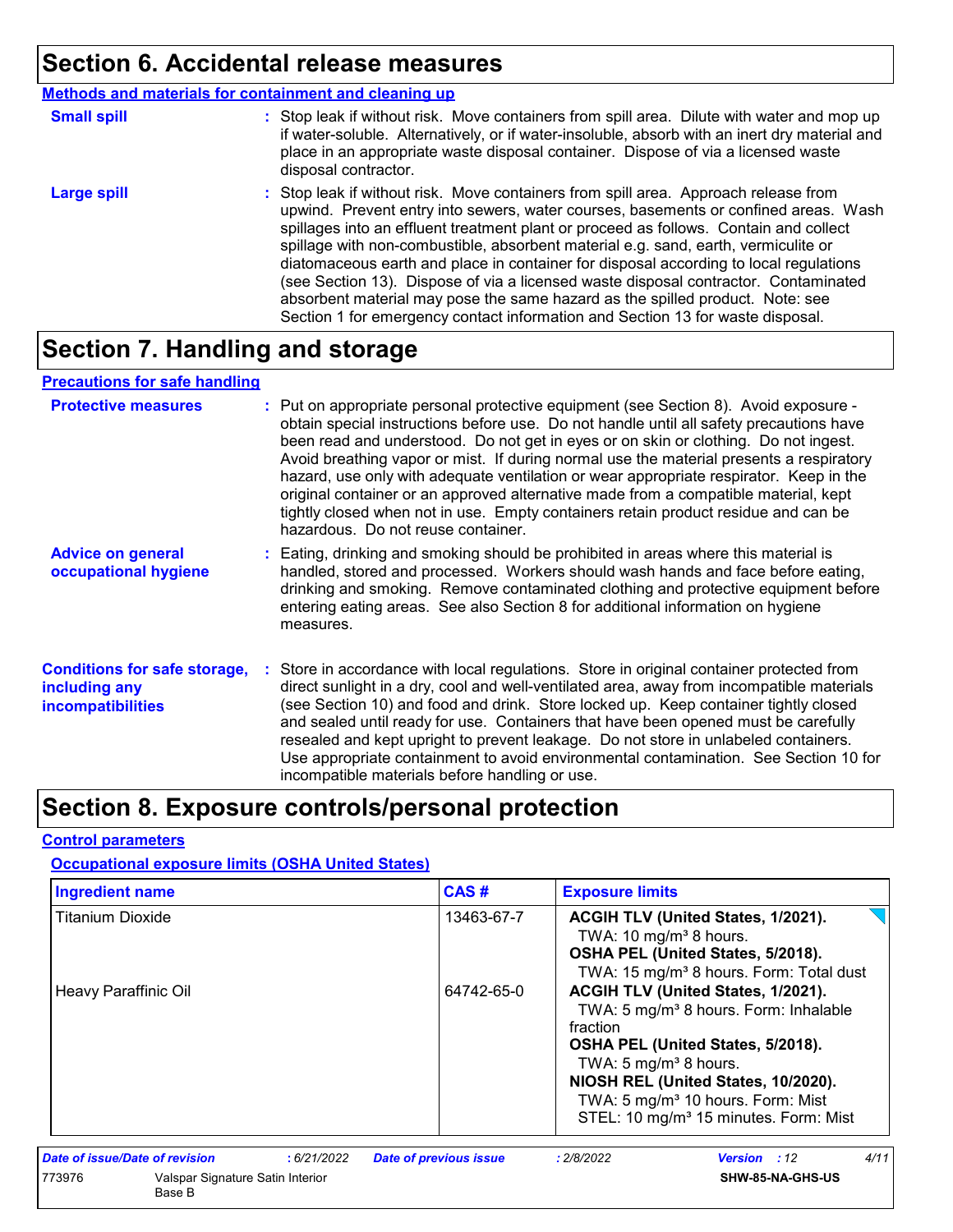### **Section 8. Exposure controls/personal protection**

### **Occupational exposure limits (Canada)**

| <b>Ingredient name</b> | CAS#       | <b>Exposure limits</b>                                                                                                                                                                                                                                                                                                                                                                                                                                                                                                                                                                                       |
|------------------------|------------|--------------------------------------------------------------------------------------------------------------------------------------------------------------------------------------------------------------------------------------------------------------------------------------------------------------------------------------------------------------------------------------------------------------------------------------------------------------------------------------------------------------------------------------------------------------------------------------------------------------|
| Titanium dioxide       | 13463-67-7 | <b>CA British Columbia Provincial (Canada,</b><br>$6/2021$ ).<br>TWA: 10 mg/m <sup>3</sup> 8 hours. Form: Total dust<br>TWA: 3 mg/m <sup>3</sup> 8 hours. Form: respirable<br>fraction<br>CA Quebec Provincial (Canada, 6/2021).<br>TWAEV: 10 mg/m <sup>3</sup> 8 hours. Form: Total dust.<br>CA Alberta Provincial (Canada, 6/2018).<br>8 hrs OEL: 10 mg/m <sup>3</sup> 8 hours.<br>CA Ontario Provincial (Canada, 6/2019).<br>TWA: 10 mg/m <sup>3</sup> 8 hours.<br><b>CA Saskatchewan Provincial (Canada,</b><br>7/2013).<br>STEL: 20 mg/m <sup>3</sup> 15 minutes.<br>TWA: 10 mg/m <sup>3</sup> 8 hours. |

### **Occupational exposure limits (Mexico)**

|       | CAS# | <b>Exposure limits</b> |
|-------|------|------------------------|
| None. |      |                        |

| <b>Appropriate engineering</b><br><b>controls</b> | : If user operations generate dust, fumes, gas, vapor or mist, use process enclosures,<br>local exhaust ventilation or other engineering controls to keep worker exposure to<br>airborne contaminants below any recommended or statutory limits.                                                                                                                                                                                                                                                                                                                                                                       |
|---------------------------------------------------|------------------------------------------------------------------------------------------------------------------------------------------------------------------------------------------------------------------------------------------------------------------------------------------------------------------------------------------------------------------------------------------------------------------------------------------------------------------------------------------------------------------------------------------------------------------------------------------------------------------------|
| <b>Environmental exposure</b><br><b>controls</b>  | Emissions from ventilation or work process equipment should be checked to ensure<br>they comply with the requirements of environmental protection legislation. In some<br>cases, fume scrubbers, filters or engineering modifications to the process equipment<br>will be necessary to reduce emissions to acceptable levels.                                                                                                                                                                                                                                                                                          |
| <b>Individual protection measures</b>             |                                                                                                                                                                                                                                                                                                                                                                                                                                                                                                                                                                                                                        |
| <b>Hygiene measures</b>                           | : Wash hands, forearms and face thoroughly after handling chemical products, before<br>eating, smoking and using the lavatory and at the end of the working period.<br>Appropriate techniques should be used to remove potentially contaminated clothing.<br>Wash contaminated clothing before reusing. Ensure that eyewash stations and safety<br>showers are close to the workstation location.                                                                                                                                                                                                                      |
| <b>Eye/face protection</b>                        | : Safety eyewear complying with an approved standard should be used when a risk<br>assessment indicates this is necessary to avoid exposure to liquid splashes, mists,<br>gases or dusts. If contact is possible, the following protection should be worn, unless<br>the assessment indicates a higher degree of protection: safety glasses with side-<br>shields.                                                                                                                                                                                                                                                     |
| <b>Skin protection</b>                            |                                                                                                                                                                                                                                                                                                                                                                                                                                                                                                                                                                                                                        |
| <b>Hand protection</b>                            | : Chemical-resistant, impervious gloves complying with an approved standard should be<br>worn at all times when handling chemical products if a risk assessment indicates this is<br>necessary. Considering the parameters specified by the glove manufacturer, check<br>during use that the gloves are still retaining their protective properties. It should be<br>noted that the time to breakthrough for any glove material may be different for different<br>glove manufacturers. In the case of mixtures, consisting of several substances, the<br>protection time of the gloves cannot be accurately estimated. |
| <b>Body protection</b>                            | Personal protective equipment for the body should be selected based on the task being<br>performed and the risks involved and should be approved by a specialist before<br>handling this product.                                                                                                                                                                                                                                                                                                                                                                                                                      |

| Date of issue/Date of revision |                                            | : 6/21/2022 | <b>Date of previous issue</b> | .2/8/2022 | <b>Version</b> : 12 |                  | 5/11 |
|--------------------------------|--------------------------------------------|-------------|-------------------------------|-----------|---------------------|------------------|------|
| 773976                         | Valspar Signature Satin Interior<br>Base B |             |                               |           |                     | SHW-85-NA-GHS-US |      |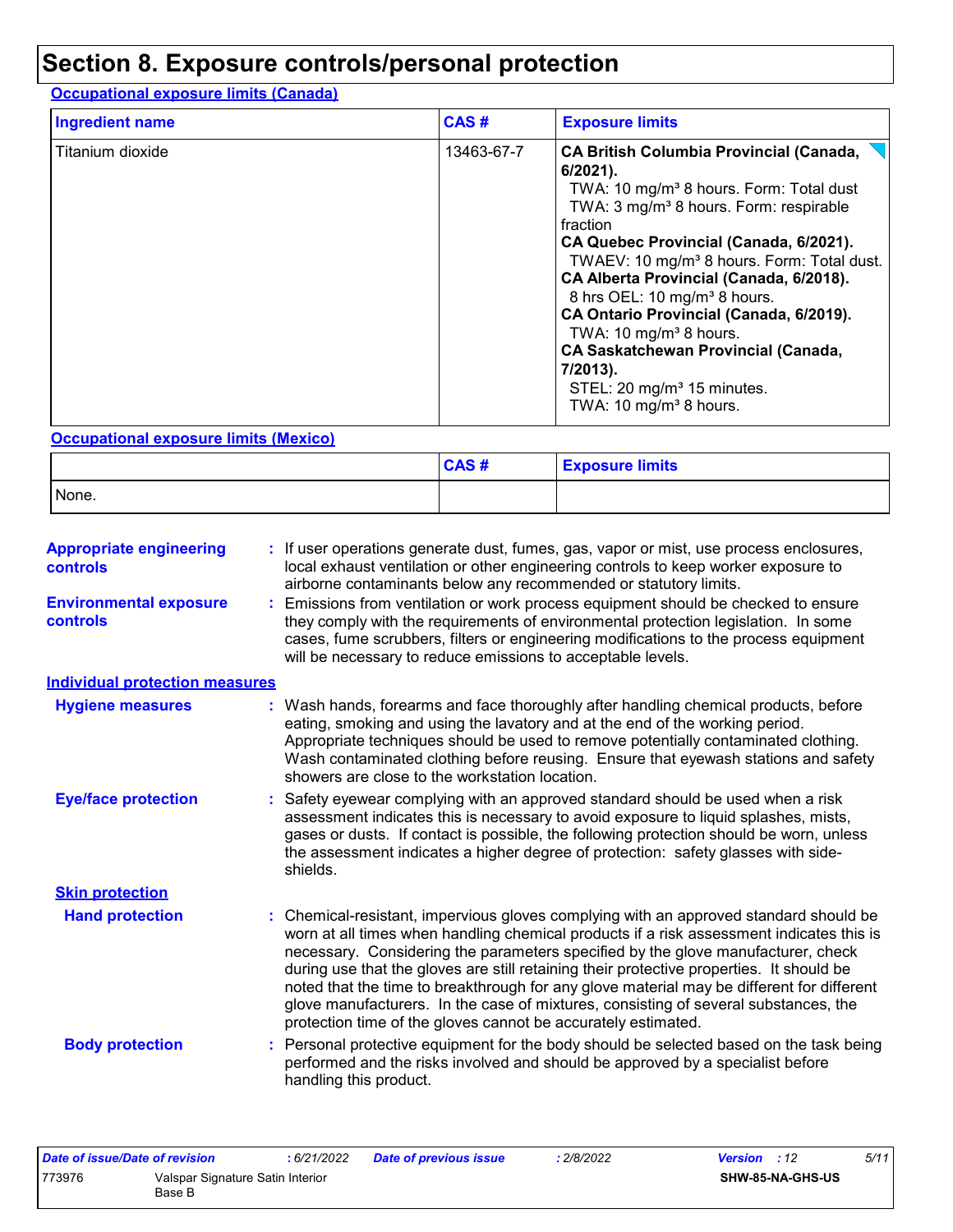## **Section 8. Exposure controls/personal protection**

| <b>Other skin protection</b>  | : Appropriate footwear and any additional skin protection measures should be selected<br>based on the task being performed and the risks involved and should be approved by a<br>specialist before handling this product.                                                           |
|-------------------------------|-------------------------------------------------------------------------------------------------------------------------------------------------------------------------------------------------------------------------------------------------------------------------------------|
| <b>Respiratory protection</b> | : Based on the hazard and potential for exposure, select a respirator that meets the<br>appropriate standard or certification. Respirators must be used according to a<br>respiratory protection program to ensure proper fitting, training, and other important<br>aspects of use. |

## **Section 9. Physical and chemical properties**

The conditions of measurement of all properties are at standard temperature and pressure unless otherwise indicated.

#### **Appearance**

| <b>Physical state</b>                                             | $:$ Liquid.                                                    |
|-------------------------------------------------------------------|----------------------------------------------------------------|
| <b>Color</b>                                                      | Not available.                                                 |
| Odor                                                              | : Not available.                                               |
| <b>Odor threshold</b>                                             | : Not available.                                               |
| рH                                                                | : 9                                                            |
| <b>Melting point/freezing point</b>                               | : Not available.                                               |
| <b>Boiling point, initial boiling</b><br>point, and boiling range | : $100^{\circ}$ C (212 $^{\circ}$ F)                           |
| <b>Flash point</b>                                                | : Closed cup: Not applicable.                                  |
| <b>Evaporation rate</b>                                           | $\therefore$ 0.09 (butyl acetate = 1)                          |
| <b>Flammability</b>                                               | : Not available.                                               |
| Lower and upper explosion<br>limit/flammability limit             | : Not available.                                               |
| <b>Vapor pressure</b>                                             | : $2.3$ kPa (17.5 mm Hg)                                       |
| <b>Relative vapor density</b>                                     | : 1 [Air = 1]                                                  |
| <b>Relative density</b>                                           | : 1.17                                                         |
| <b>Solubility</b>                                                 | : Not available.                                               |
| <b>Partition coefficient: n-</b><br>octanol/water                 | : Not applicable.                                              |
| <b>Auto-ignition temperature</b>                                  | : Not available.                                               |
| <b>Decomposition temperature</b>                                  | : Not available.                                               |
| <b>Viscosity</b>                                                  | Kinematic (40°C (104°F)): >20.5 mm <sup>2</sup> /s (>20.5 cSt) |
| <b>Molecular weight</b>                                           | Not applicable.                                                |
| <b>Aerosol product</b>                                            |                                                                |
| <b>Heat of combustion</b>                                         | $: 0.62$ kJ/g                                                  |

### **Section 10. Stability and reactivity**

| <b>Reactivity</b>                                   | : No specific test data related to reactivity available for this product or its ingredients. |
|-----------------------------------------------------|----------------------------------------------------------------------------------------------|
| <b>Chemical stability</b>                           | : The product is stable.                                                                     |
| <b>Possibility of hazardous</b><br><b>reactions</b> | : Under normal conditions of storage and use, hazardous reactions will not occur.            |
| <b>Conditions to avoid</b>                          | : No specific data.                                                                          |

| Date of issue/Date of revision                       |  | : 6/21/2022 | <b>Date of previous issue</b> | : 2/8/2022              | <b>Version</b> : 12 | 6/11 |
|------------------------------------------------------|--|-------------|-------------------------------|-------------------------|---------------------|------|
| 773976<br>Valspar Signature Satin Interior<br>Base B |  |             |                               | <b>SHW-85-NA-GHS-US</b> |                     |      |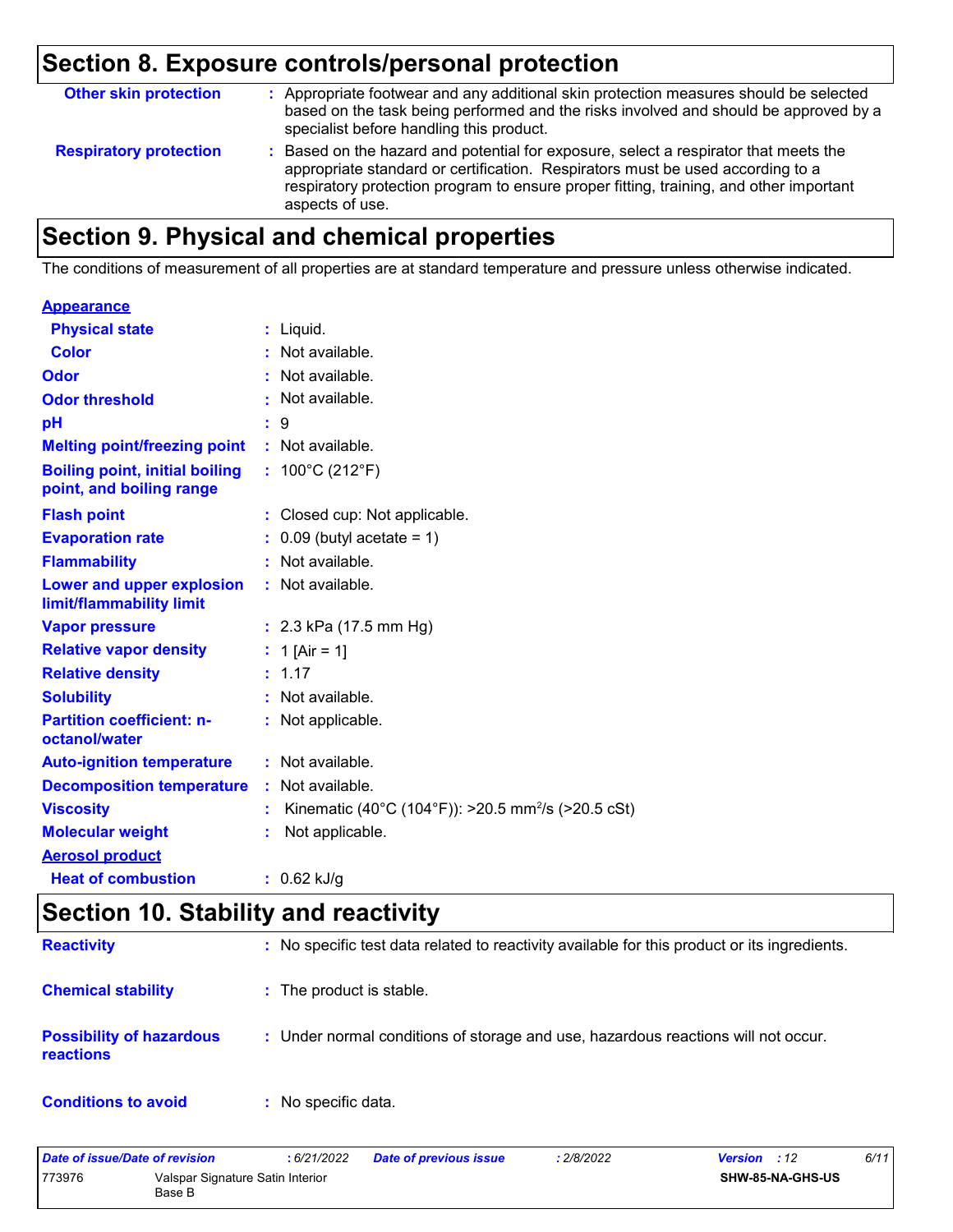### **Section 10. Stability and reactivity**

**Incompatible materials :**

: No specific data.

#### **Hazardous decomposition products**

Under normal conditions of storage and use, hazardous decomposition products should **:** not be produced.

### **Section 11. Toxicological information**

#### **Information on toxicological effects**

#### **Acute toxicity**

| <b>Product/ingredient name</b> | <b>Result</b>            | <b>Species</b> | <b>Dose</b>                | <b>Exposure</b> |
|--------------------------------|--------------------------|----------------|----------------------------|-----------------|
| Heavy Paraffinic Oil           | LD50 Dermal<br>LD50 Oral | Rabbit<br>Rat  | >5000 mg/kg<br>>5000 mg/kg |                 |

#### **Irritation/Corrosion**

| <b>Product/ingredient name</b> | <b>Result</b>        | <b>Species</b> | <b>Score</b> | <b>Exposure</b>    | <b>Observation</b> |
|--------------------------------|----------------------|----------------|--------------|--------------------|--------------------|
| Titanium Dioxide               | Skin - Mild irritant | Human          |              | 72 hours 300<br>ug |                    |

#### **Sensitization**

Not available.

#### **Mutagenicity**

Not available.

#### **Carcinogenicity**

Not available.

#### **Classification**

| <b>Product/ingredient name</b> | <b>OSHA</b> | <b>IARC</b> | <b>NTP</b> |
|--------------------------------|-------------|-------------|------------|
| Titanium Dioxide               |             | 2Β          |            |

#### **Reproductive toxicity**

Not available.

#### **Teratogenicity**

Not available.

#### **Specific target organ toxicity (single exposure)**

Not available.

#### **Specific target organ toxicity (repeated exposure)**

Not available.

#### **Aspiration hazard**

| <b>Name</b>          | <u>I</u> Result                       |
|----------------------|---------------------------------------|
| Heavy Paraffinic Oil | <b>ASPIRATION HAZARD - Category 1</b> |

#### **Information on the likely :** Not available.

#### **routes of exposure**

### **Potential acute health effects**

| <b>Eye contact</b> | : No known significant effects or critical hazards. |
|--------------------|-----------------------------------------------------|
| <b>Inhalation</b>  | : No known significant effects or critical hazards. |

**Skin contact :** No known significant effects or critical hazards.

| Date of issue/Date of revision |                                            | : 6/21/2022 | <b>Date of previous issue</b> | : 2/8/2022 | <b>Version</b> : 12 |                  | 7/11 |
|--------------------------------|--------------------------------------------|-------------|-------------------------------|------------|---------------------|------------------|------|
| 773976                         | Valspar Signature Satin Interior<br>Base B |             |                               |            |                     | SHW-85-NA-GHS-US |      |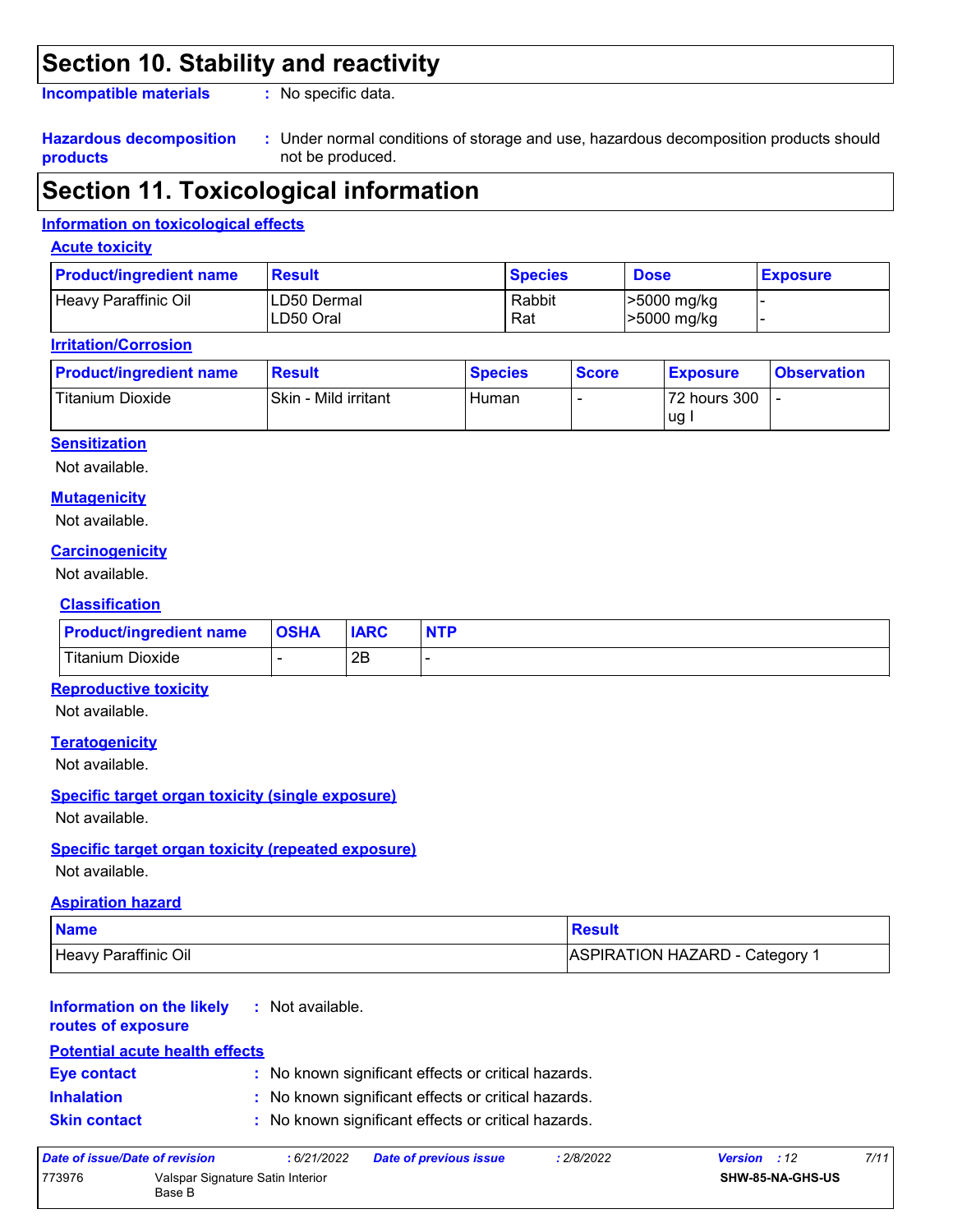| <b>Ingestion</b>                        | : No known significant effects or critical hazards.                                       |
|-----------------------------------------|-------------------------------------------------------------------------------------------|
|                                         | Symptoms related to the physical, chemical and toxicological characteristics              |
| <b>Eye contact</b>                      | : No specific data.                                                                       |
| <b>Inhalation</b>                       | : No specific data.                                                                       |
| <b>Skin contact</b>                     | No specific data.                                                                         |
| <b>Ingestion</b>                        | : No specific data.                                                                       |
|                                         | Delayed and immediate effects and also chronic effects from short and long term exposure  |
| <b>Short term exposure</b>              |                                                                                           |
| <b>Potential immediate</b><br>effects   | : Not available.                                                                          |
| <b>Potential delayed effects</b>        | : Not available.                                                                          |
| <b>Long term exposure</b>               |                                                                                           |
| <b>Potential immediate</b><br>effects   | : Not available.                                                                          |
| <b>Potential delayed effects</b>        | : Not available.                                                                          |
| <b>Potential chronic health effects</b> |                                                                                           |
| Not available.                          |                                                                                           |
| <b>General</b>                          | : No known significant effects or critical hazards.                                       |
| <b>Carcinogenicity</b>                  | Suspected of causing cancer. Risk of cancer depends on duration and level of<br>exposure. |
| <b>Mutagenicity</b>                     | : No known significant effects or critical hazards.                                       |
| <b>Teratogenicity</b>                   | : No known significant effects or critical hazards.                                       |
| <b>Developmental effects</b>            | : No known significant effects or critical hazards.                                       |
| <b>Fertility effects</b>                | : No known significant effects or critical hazards.                                       |

#### **Numerical measures of toxicity** Not available. **Acute toxicity estimates**

### **Section 12. Ecological information**

### **Toxicity** Titanium Dioxide **Acute LC50 >1000000 µg/l Marine water Fish** - Fundulus heteroclitus 96 hours **Product/ingredient name** Result **Result Result Species Exposure**

#### **Persistence and degradability**

Not available.

### **Bioaccumulative potential**

Not available.

#### **Mobility in soil**

| Date of issue/Date of revision |                                            | 6/21/2022 | <b>Date of previous issue</b> | : 2/8/2022 | <b>Version</b> : 12 | 8/11 |
|--------------------------------|--------------------------------------------|-----------|-------------------------------|------------|---------------------|------|
| 773976                         | Valspar Signature Satin Interior<br>Base B |           |                               |            | SHW-85-NA-GHS-US    |      |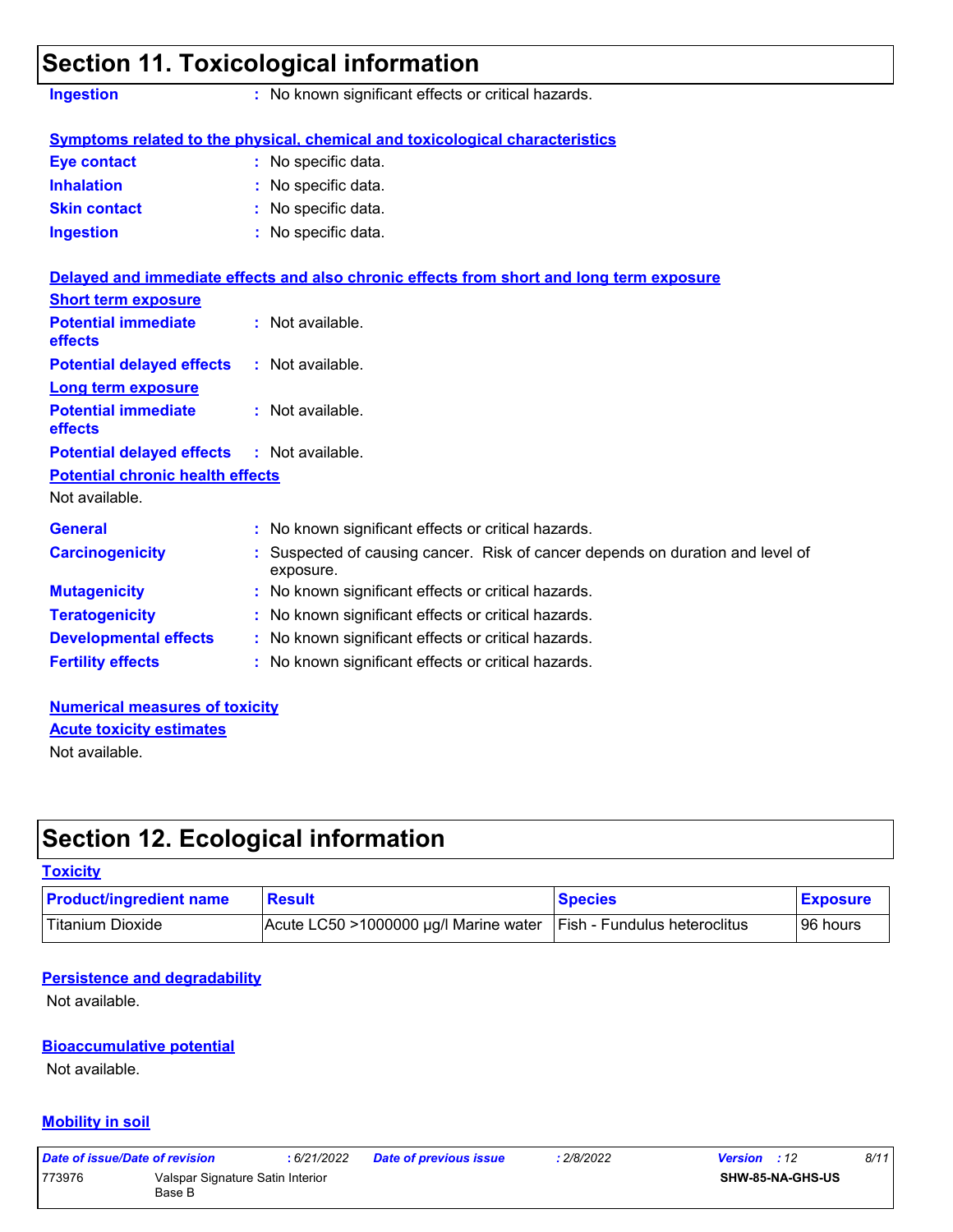### **Section 12. Ecological information**

**Soil/water partition coefficient (K**<sub>oc</sub>)

**:** Not available.

**Other adverse effects :** No known significant effects or critical hazards.

### **Section 13. Disposal considerations**

The generation of waste should be avoided or minimized wherever possible. Disposal of this product, solutions and any by-products should at all times comply with the requirements of environmental protection and waste disposal legislation and any regional local authority requirements. Dispose of surplus and non-recyclable products via a licensed waste disposal contractor. Waste should not be disposed of untreated to the sewer unless fully compliant with the requirements of all authorities with jurisdiction. Waste packaging should be recycled. Incineration or landfill should only be considered when recycling is not feasible. This material and its container must be disposed of in a safe way. Care should be taken when handling emptied containers that have not been cleaned or rinsed out. Empty containers or liners may retain some product residues. Avoid dispersal of spilled material and runoff and contact with soil, waterways, drains and sewers. **Disposal methods :**

### **Section 14. Transport information**

|                                      | <b>DOT</b><br><b>Classification</b> | <b>TDG</b><br><b>Classification</b> | <b>Mexico</b><br><b>Classification</b> | <b>IATA</b>    | <b>IMDG</b>    |
|--------------------------------------|-------------------------------------|-------------------------------------|----------------------------------------|----------------|----------------|
| <b>UN number</b>                     | Not regulated.                      | Not regulated.                      | Not regulated.                         | Not regulated. | Not regulated. |
| <b>UN proper</b><br>shipping name    | $\blacksquare$                      | ۰                                   | $\blacksquare$                         |                |                |
| <b>Transport</b><br>hazard class(es) | ۰                                   | $\blacksquare$                      | $\blacksquare$                         |                | $\blacksquare$ |
| <b>Packing group</b>                 | $\blacksquare$                      | ۰                                   | $\blacksquare$                         |                | $\blacksquare$ |
| <b>Environmental</b><br>hazards      | No.                                 | No.                                 | No.                                    | No.            | No.            |
| <b>Additional</b><br>information     | $\blacksquare$                      | $\blacksquare$                      | $\blacksquare$                         |                |                |

**Special precautions for user :** Multi-modal shipping descriptions are provided for informational purposes and do not consider container sizes. The presence of a shipping description for a particular mode of transport (sea, air, etc.), does not indicate that the product is packaged suitably for that mode of transport. All packaging must be reviewed for suitability prior to shipment, and compliance with the applicable regulations is the sole responsibility of the person offering the product for transport. People loading and unloading dangerous goods must be trained on all of the risks deriving from the substances and on all actions in case of emergency situations.

**Transport in bulk according :** Not available. **to IMO instruments**

| Date of issue/Date of revision |                                            | : 6/21/2022 | <b>Date of previous issue</b> | : 2/8/2022 | <b>Version</b> : 12 |                         | 9/11 |
|--------------------------------|--------------------------------------------|-------------|-------------------------------|------------|---------------------|-------------------------|------|
| 773976                         | Valspar Signature Satin Interior<br>Base B |             |                               |            |                     | <b>SHW-85-NA-GHS-US</b> |      |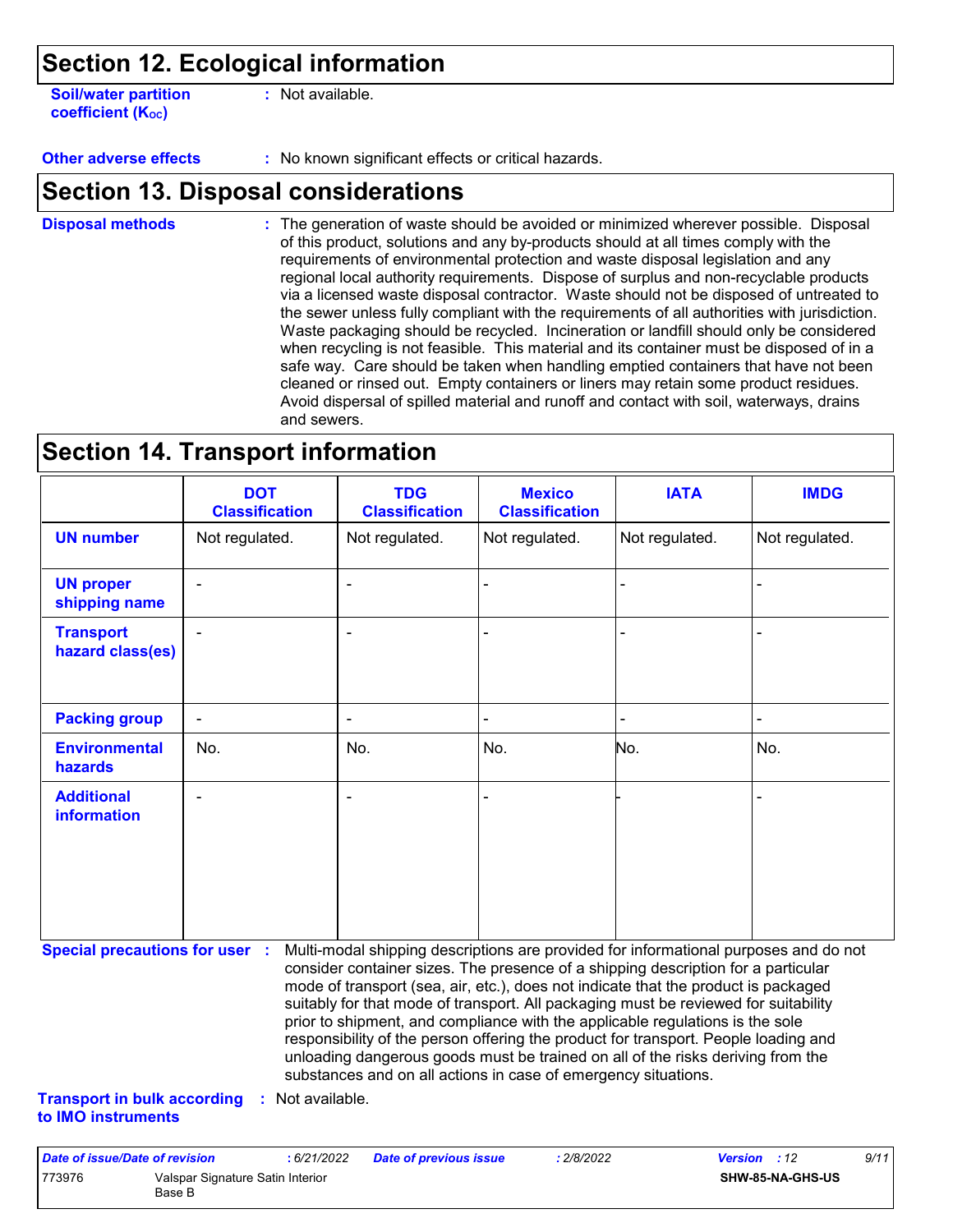### **Section 14. Transport information**

**Proper shipping name :** Not available.

### **Section 15. Regulatory information**

**TSCA 5(a)2 proposed significant new use rules**: 2-Methyl-4-isothiazolin-3-one; 5-Chloro-2-methylisothiazolinone

#### **SARA 313**

SARA 313 (40 CFR 372.45) supplier notification can be found on the Environmental Data Sheet.

#### **California Prop. 65**

WARNING: This product contains chemicals known to the State of California to cause cancer and birth defects or other reproductive harm.

#### **International regulations**

| <b>International lists</b> | : Australia inventory (AIIC): Not determined.                |
|----------------------------|--------------------------------------------------------------|
|                            | China inventory (IECSC): Not determined.                     |
|                            | Japan inventory (CSCL): Not determined.                      |
|                            | Japan inventory (ISHL): Not determined.                      |
|                            | Korea inventory (KECI): Not determined.                      |
|                            | New Zealand Inventory of Chemicals (NZIoC): Not determined.  |
|                            | Philippines inventory (PICCS): Not determined.               |
|                            | Taiwan Chemical Substances Inventory (TCSI): Not determined. |
|                            | Thailand inventory: Not determined.                          |
|                            | Turkey inventory: Not determined.                            |
|                            | Vietnam inventory: Not determined.                           |

### **Section 16. Other information**





**The customer is responsible for determining the PPE code for this material. For more information on HMIS® Personal Protective Equipment (PPE) codes, consult the HMIS® Implementation Manual.**

**Caution: HMIS® ratings are based on a 0-4 rating scale, with 0 representing minimal hazards or risks, and 4 representing significant hazards or risks. Although HMIS® ratings and the associated label are not required on SDSs or products leaving a facility under 29 CFR 1910.1200, the preparer may choose to provide them. HMIS® ratings are to be used with a fully implemented HMIS® program. HMIS® is a registered trademark and service mark of the American Coatings Association, Inc.**

**Procedure used to derive the classification**

|                                     | <b>Classification</b> | <b>Justification</b> |  |  |
|-------------------------------------|-----------------------|----------------------|--|--|
| <b>CARCINOGENICITY - Category 2</b> |                       | Calculation method   |  |  |
| <b>History</b>                      |                       |                      |  |  |
| Date of printing                    | 6/21/2022<br>t.       |                      |  |  |
| Date of issue/Date of<br>revision   | : 6/21/2022           |                      |  |  |
| Date of previous issue              | 2/8/2022<br>÷.        |                      |  |  |
| <b>Version</b>                      | : 12                  |                      |  |  |

| Date of issue/Date of revision |                                            | : 6/21/2022 | <b>Date of previous issue</b> | 2/8/2022 | <b>Version</b> : 12 |                         | 10/11 |
|--------------------------------|--------------------------------------------|-------------|-------------------------------|----------|---------------------|-------------------------|-------|
| 773976                         | Valspar Signature Satin Interior<br>Base B |             |                               |          |                     | <b>SHW-85-NA-GHS-US</b> |       |